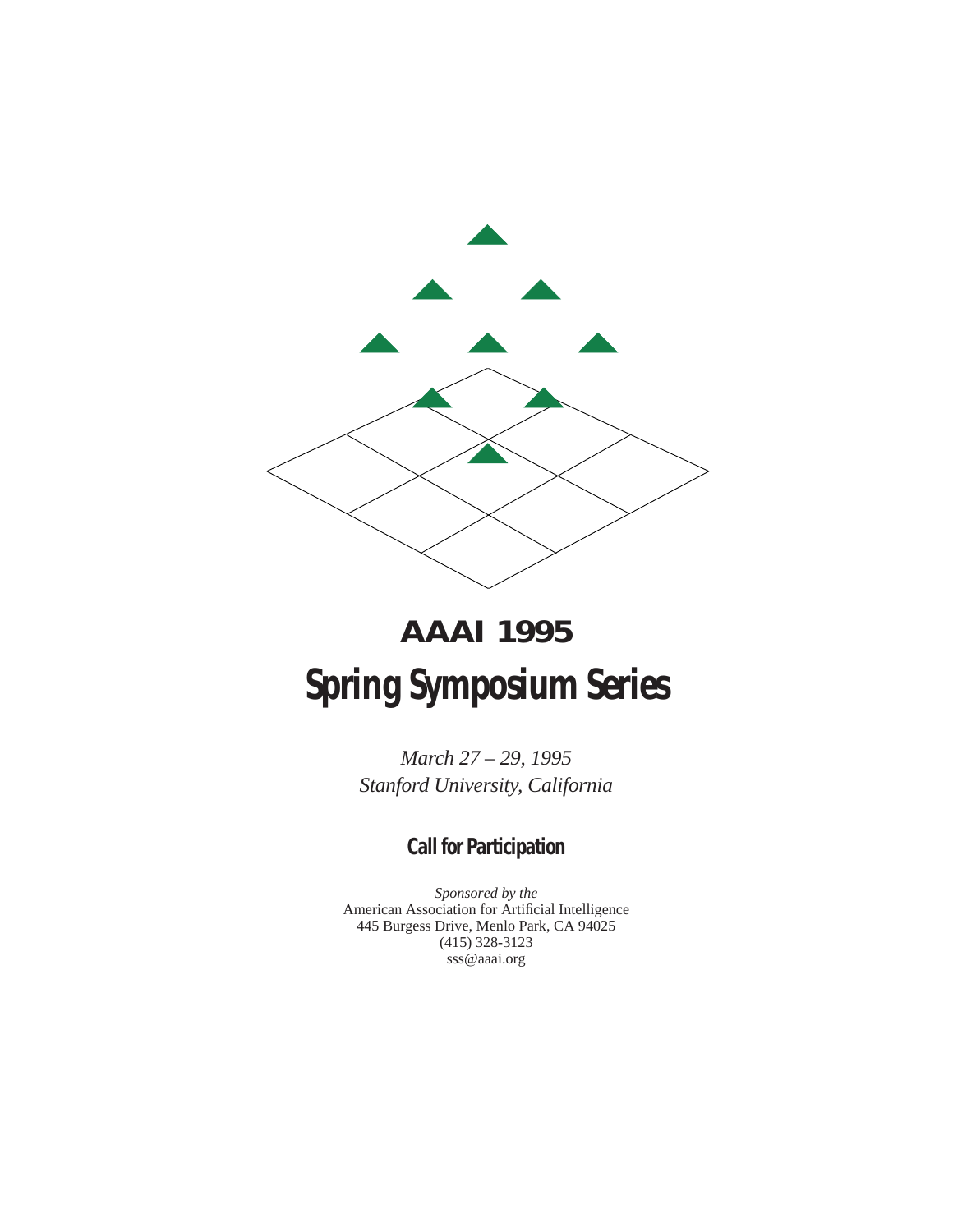THE AMERICAN ASSOCIATION for Artificial Intelligence presents the<br>1995 Spring Symposium Series,<br>to be held Monday through Wednes tificial Intelligence presents the to be held Monday through Wednesday, March 27 - 29, 1995, at Stanford University.

The topics of the nine symposia in the 1995 Spring Symposium Series are:

- Empirical Methods in Discourse Interpretation and Generation
- Extending Theories of Action: Formal Theory and Practical Applications
- Information Gathering from Heterogeneous, Distributed Environments
- Integrated Planning Applications
- Interactive Story Systems: Plot and Character
- Lessons Learned from Implemented Software Architectures for Physical Agents
- Representation and Acquisition of Lexical Knowledge: Polysemy, Ambiguity, and Generativity
- Representing Mental States and Mechanisms
- Systematic Methods of Scientific **Discovery**

Symposia will be limited to between forty and sixty participants. Each participant will be expected to attend a single symposium. Working notes will be prepared and distributed to participants in each symposium.

A general plenary session, in which the highlights of each symposium will be presented, will be held on Tuesday, March 28, and an informal reception will be held on Monday, March 27.

In addition to invited participants, a limited number of other interested parties will be able to register in each symposium on a first-come, firstserved basis. Registration will be available by January 1, 1995. To obtain registration information write to the AAAI at 445 Burgess Drive, Menlo Park, CA 94025 (sss@aaai.org).

#### Submission Dates:

Submissions for the symposia are due on October 28, 1994. Notification of acceptance will be given by November 30, 1994. Material to be included in the working notes of the symposium must be received by January 20, 1995. See the appropriate section below for specific submission requirements for each symposium.

This document is available as http://www.ai.mit.edu/people/las /aaai/sss-95/sss-95-cfp.html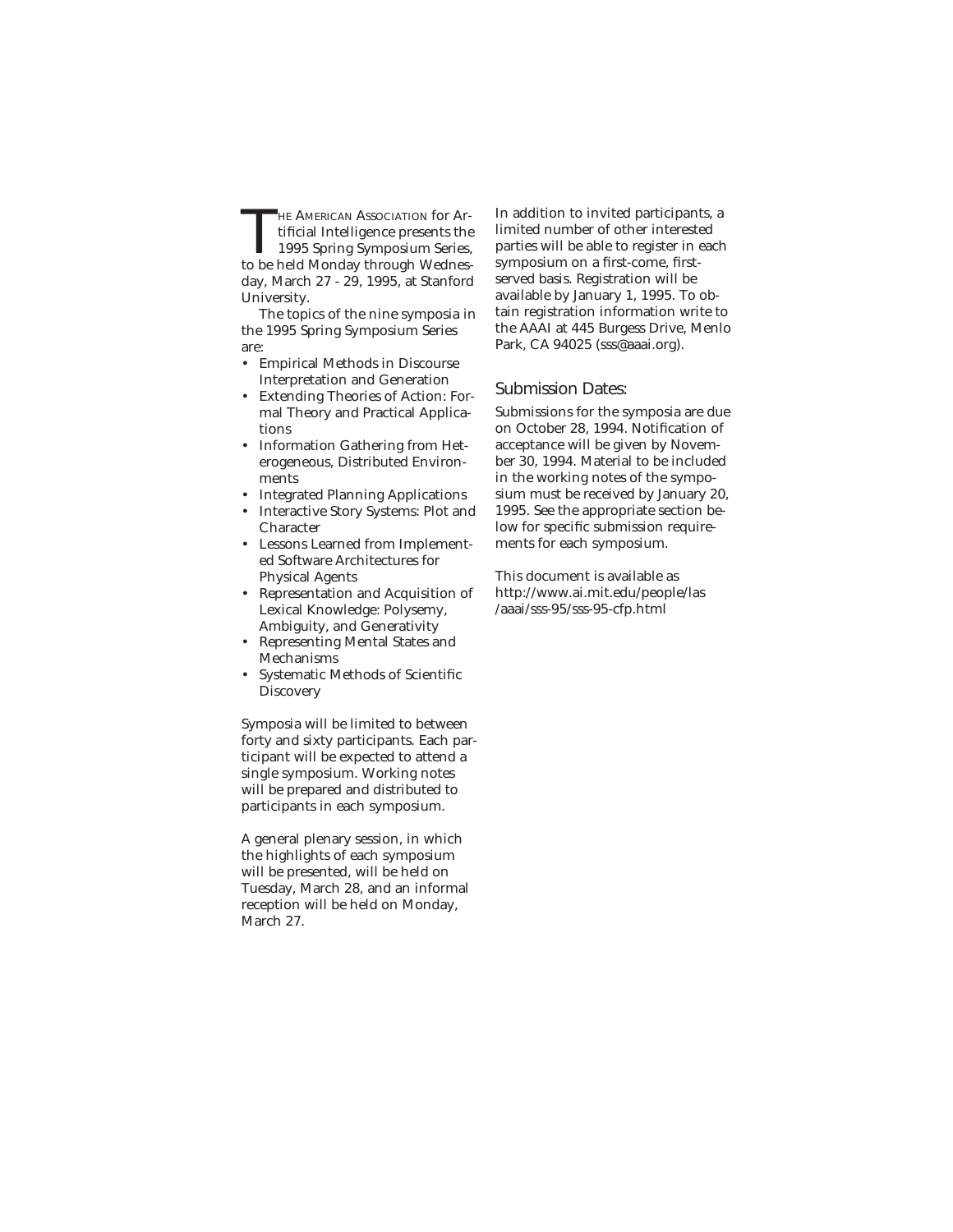

# **Empirical Methods in Discourse Interpretation and Generation**

**Computational theories of com-**<br>municative action (discourse<br>provide the basis for the design of municative action (discourse provide the basis for the design of many types of AI systems (such as intelligent tutors, believable agents, intelligent spoken language systems, intelligent software agents [softbot], etc.) Developing the robust, broad coverage, theories of discourse that are needed in today's systems requires an empirical basis. However, there are no shared methods, tools or resources for the discourse community. To date, much work in computational theories of discourse has focused on specifying the mechanisms underlying a particular discourse phenomenon. It is often difficult to tell how prevalent that phenomenon is, whether it is related to other observed and studied phenomena, and what percentage of the cases a particular theory covers.

This symposium has two foci: First, an investigation of the empirical methods that can be used in the development and evaluation of computational theories of discourse, and second, the development of a set of shared resources for the computational discourse community. We solicit papers that focus on empirical methods and their benefits, e.g., by presenting an empirical method and a result derived using that method, including but not limited to the following topics:

- Corpus-Based methods as applied to theories of discourse.
- Methods for evaluating dialogue or discourse modules in implemented systems.
- Simulation tools or testbeds used in developing and evaluating theories of discourse.
- Coding schemes developed and tested for the quantitative study of some discourse phenomenon, particularly papers that show that multiple judges can use the coding scheme with replicable results.
- Tools that support (semi-)automatic or empirical studies of discourse phenomena.
- Papers that apply or extend methods used in traditionally empirical disciplines (such as psychology or sociolinguistics) to computational theories of discourse.
- Empirical analyses using any method that distinguishes between claims made by different computational discourse theories. Interested participants should sub-

mit six copies of either a paper (not to exceed 3,000 words) addressing one of the above points, or a statement of interest briefly describing the author's relevant work in this area and listing recent relevant publications.

Send contributions—plain ascii or postscript—to walker@merl.com. If it electronic submission is impossible, please send six copies to Marilyn Walker, Mitsubishi Electric Research Laboratories, 201 Broadway, Cambridge, MA 02139 (phone: 617-621- 7505; fax: 617-621-7550).

*Organizing Committee:* Marti Hearst, Xerox PARC; Lynette Hirschman, MITRE; Aravind Joshi, University of Pennsylvania; Johanna Moore (cochair), University of Pittsburgh, jmoore@cs.pitt.edu; Marilyn Walker (cochair), Mitsubishi Labs, walker@merl.com.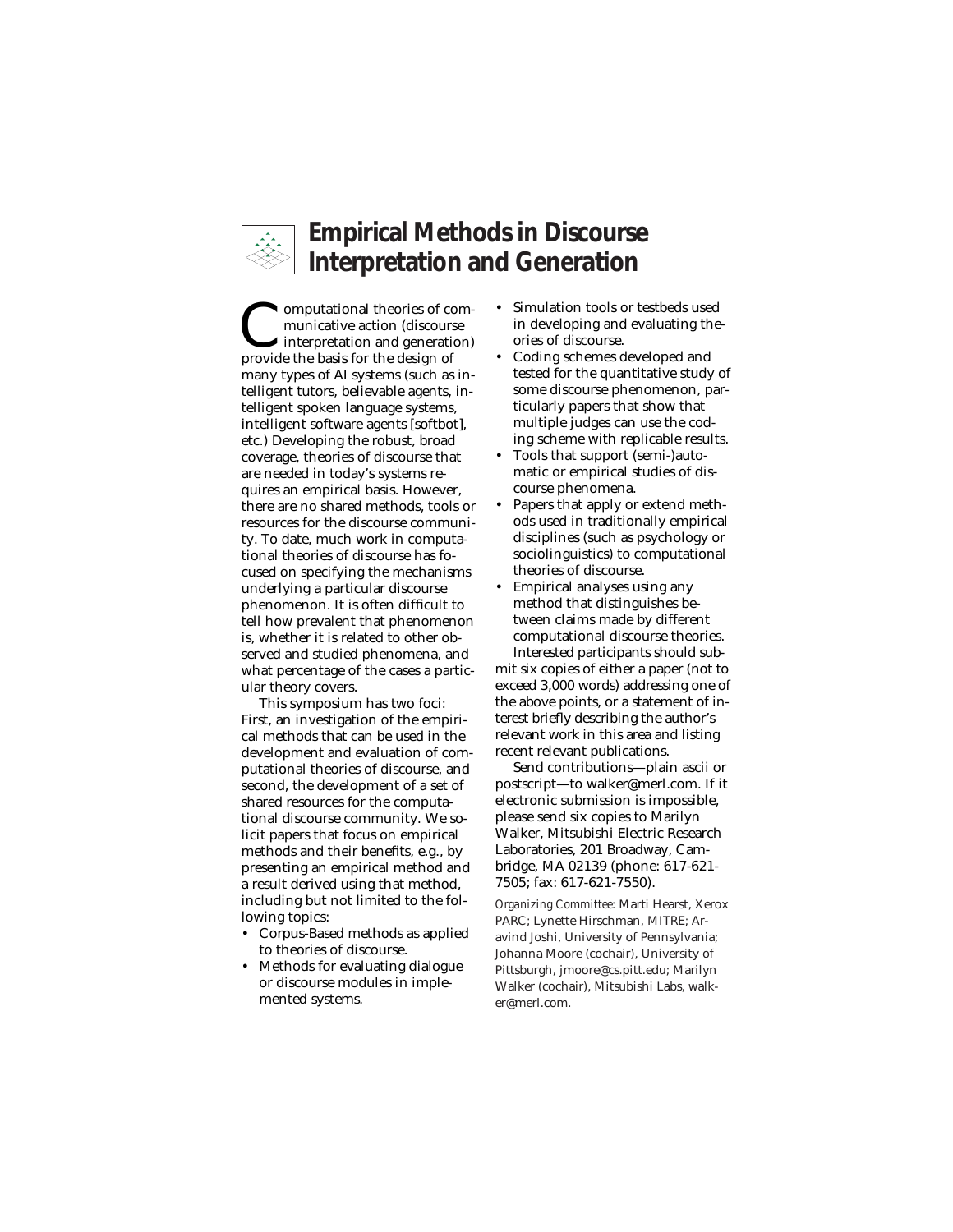

# **Extending Theories of Action: Formal Theory and Practical Applications**

tion and its representation<br>continues to play a central ro<br>The research focus in these areas continues to play a central role The research focus in these areas — including knowledge representation, planning, reasoning under uncertainty, control theory and decision theory—has often been motivated by different issues and types of problems, or based on different underlying assumptions. Representations vary widely, ranging from logical specifications to influence diagrams and belief nets to less complex, but more computationally manageable planning representations. The assumptions and reasoning methods adopted are also quite different. Techniques include state- and planspace search, regression, logical inference, network algorithms and analytical methods.

This symposium will bring together researchers in diverse fields of AI. The focus will be two-fold: evaluating the state of the art, especially identifying the issues and assumptions central to different fields; and identifying relevant research issues for extending our theories and putting these theories into practice.

We invite extended abstracts (maximum of five pages) on action of two sorts:

- Technical papers addressing issues or proposing methods for representing/reasoning about action (especially contributions that draw from or bring together different approaches). Reports on work in progress are welcome.
- Position papers advocating particular approaches or steps toward

integrating ideas from different communities. Authors are strongly encouraged to read a long version of this document for a specific list of topics and questions. This can be retrieved by anonymous FTP at ftp.cs.ubc.ca:pub/local/SSS95/CFP or via the URL

http://www.cs.ubc.ca/ftp/local/SSS 95/type/CFP.html

Others interested in attending should submit a statement of interest (a maximum of two pages) describing his or her relevant research.

Electronic submissions are strongly encouraged and should be sent to action@cs.ubc.ca.

Paper submissions should be sent to:

Craig Boutilier Department of Computer Science University of British Columbia Vancouver, British Columbia Canada, V6T 1Z4 Inquiries should be directed to ei-

ther cochair.

*Organizing Committee:* Craig Boutilier (cochair), University of British Columbia, cebly@cs.ubc.ca; Tom Dean, Brown University; Moises Goldszmidt (cochair), Rockwell, moises@rpal.rockwell.com; Steve Hanks, University of Washington; David Heckerman, Microsoft; Ray Reiter, University of Toronto.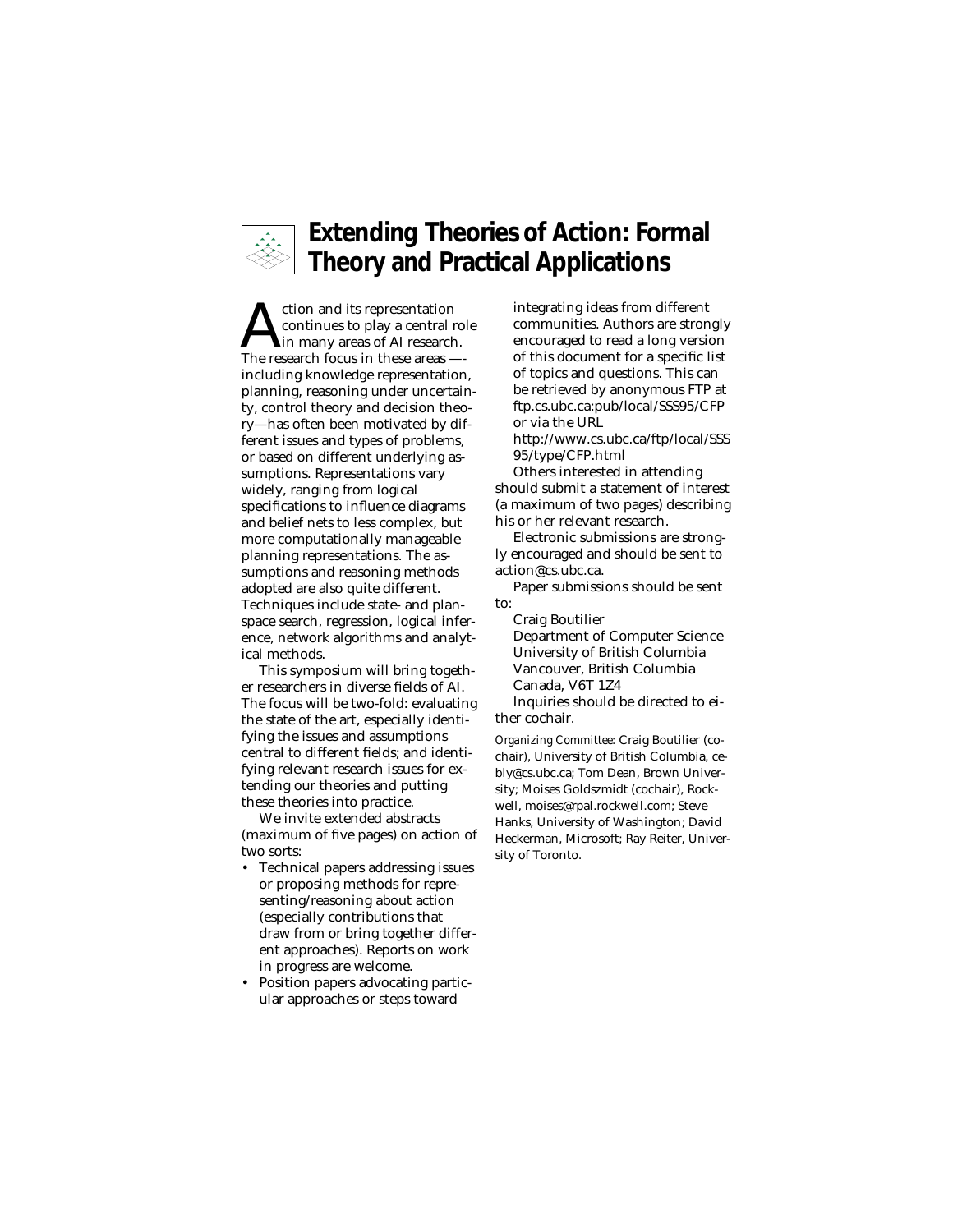

#### **Information Gathering from Heterogeneous, Distributed Environments**

 $\sum_{\rm am~en~en~t}$  and  $\sum_{\rm am~en~en~en~en~t}$ <br>that is available from various sources, an explosion in the amount of information such as the Internet. A challenge to AI researchers is to develop tools and techniques for providing better access to the wealth of available information. The purpose of this workshop is to bring together researchers working on topics relating to information gathering in heterogeneous and distributed environments. Relevant topics include, but are not limited to the following:

- Knowledge representation (for example, what meta-data to represent about information sources, and how to represent such data).
- Reasoning (for example, query languages, efficient query answering algorithms, processing to reduce the volume of retrieved data by means of abstraction and summarization).
- Planning (for example, generating plans for accessing information sources, interleaving planning and execution, dealing with incomplete information).
- Learning (for example, learning about the contents of information sources).
- Knowledge sharing (for example, languages and protocols for communicating knowledge about information sources, acquiring knowledge from users or other systems).
- Distributed AI (for example, coordination and control of agents for accessing information sources).

Persons wishing to make presentations at the workshop should submit short abstracts (up to 5 pages, 12 point font). Papers will be required to emphasize how their work is particularly relevant to information gathering. Persons wishing only to attend the workshop should submit a 1–2 page research summary. There will be a Fall AAAI Symposium on AI and Knowledge Navigation, focusing on browsing, navigation, and user interfaces for large information spaces. Work on these topics should be sent to the fall symposium.

Submissions should be sent as follows. Send to one of the cochairs knoblock@isi.edu or levy@research. att.com—the network address containing a postscript version of the paper, or send postscript files by email, or send 5 paper copies to:

Craig Knoblock AAAI Spring Symposium USC/Information Sciences Institute 4676 Admiralty Way Marina del Rey, CA 90292.

*Organizing Committee:* Su-Shing Chen, National Science Foundation; Craig Knoblock (cochair), USC Information Sciences Institute, knoblock@isi.edu; Alon Levy (cochair), AT&T Bell Laboratories, levy@research.att.com; Gio Wiederhold, Stanford University.

*Program Committee:* Ronald Brachman, AT&T Bell Laboratories; Robin Burke, University of Chicago; Oren Etzioni, University of Washington; Robert Kahn, Corporation for National Research Initiatives; Yoav Shoham, Stanford University.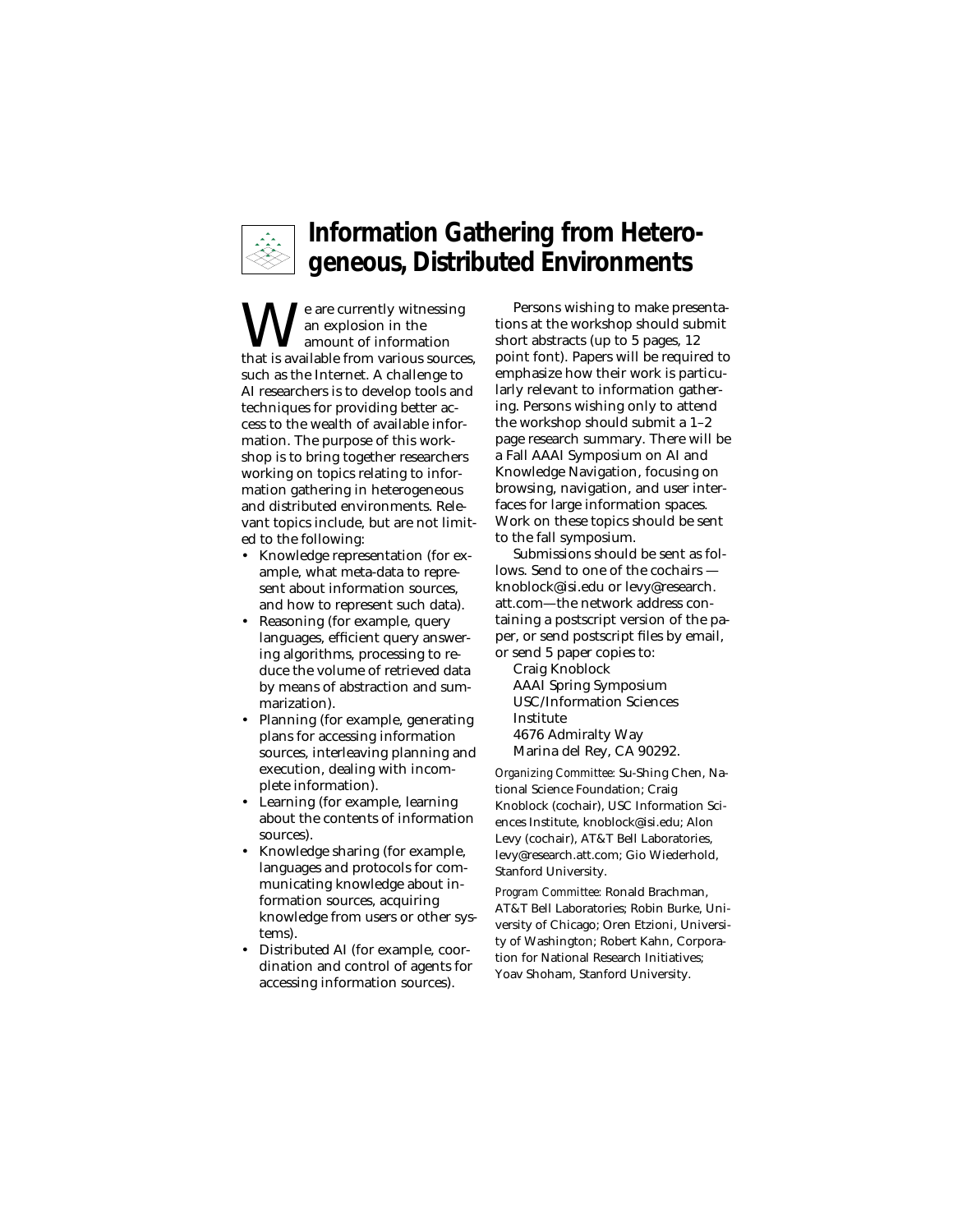

# **Integrated Planning Applications**

The planning field has finally begun to take on real, or at least<br>realistic, applications. Tradi-<br>tionally, a key application for plangun to take on real, or at least realistic, applications. Traditionally, a key application for planning systems has been robotics. Recently, however, new areas for application have emerged, including planning for data analysis tasks, database access, virtual reality environments or other types of simulated environments, medical applications, factory automation, and instrument control. Invariably, once a planning application becomes realistic, issues arise regarding the *integration* of the planning system with its environment.

The goal of this symposium is to explore this boundary between planning systems and their environments. We solicit papers on existing planning applications rather than on theoretical techniques or scenarios.

Possible topics include: User interaction with the planning process, planner/environment feedback, fidelity between planning model and external environment or system, domain knowledge acquisition, flexible control and data exchange between multiple components, and representations and analysis tools to support integration.

We also encourage authors to focus on lessons learned from the planner-integration process or on planner features that foster or inhibit usability and integration for a particular domain. For example, papers should address such questions as: What was the most difficult aspect of this problem? What did you think would be difficult that was surprisingly easy? If you used a hybrid solution, why? To

what degree did the solution require parameter tuning and how was it accomplished?

Finally, we encourage participants to provide, in addition to their paper submissions, domain knowledge for their particular application. This would result in a compendium of planning tasks that could be shared by other experimental researchers.

Half of the workshop will consist of presentations of selected accepted papers. We hope to have long talks, to allow for adequate time to describe planning application details. In addition, at least one senior researcher in the field will be asked to present an invited talk. Finally, panel discussions will focus on particular issues regarding planner integration. We hope to disseminate accepted papers in advance of the workshop.

Those wishing to participate should submit five copies of a short paper (approximately 5 pages) as well as, optionally, domain knowledge for their application. Those only wishing to attend should submit five copies of a one-page research statement and bibliography. Please include your email address, telephone number and US mail address in all submissions. Submit to: Adele Howe, Chair, AAAI Spring Symposium, Computer Science Department, Colorado State University, Ft Collins, CO 80523 Phone: (303) 491-7589, fax: (303) 491-2466

*Organizing Committee:* Marie desJardins, SRI International; Adele Howe (chair), Colorado State, howe@cs.colo state.edu; Amy Lansky, NASA Ames; Robin Murphy, Colorado School of Mines.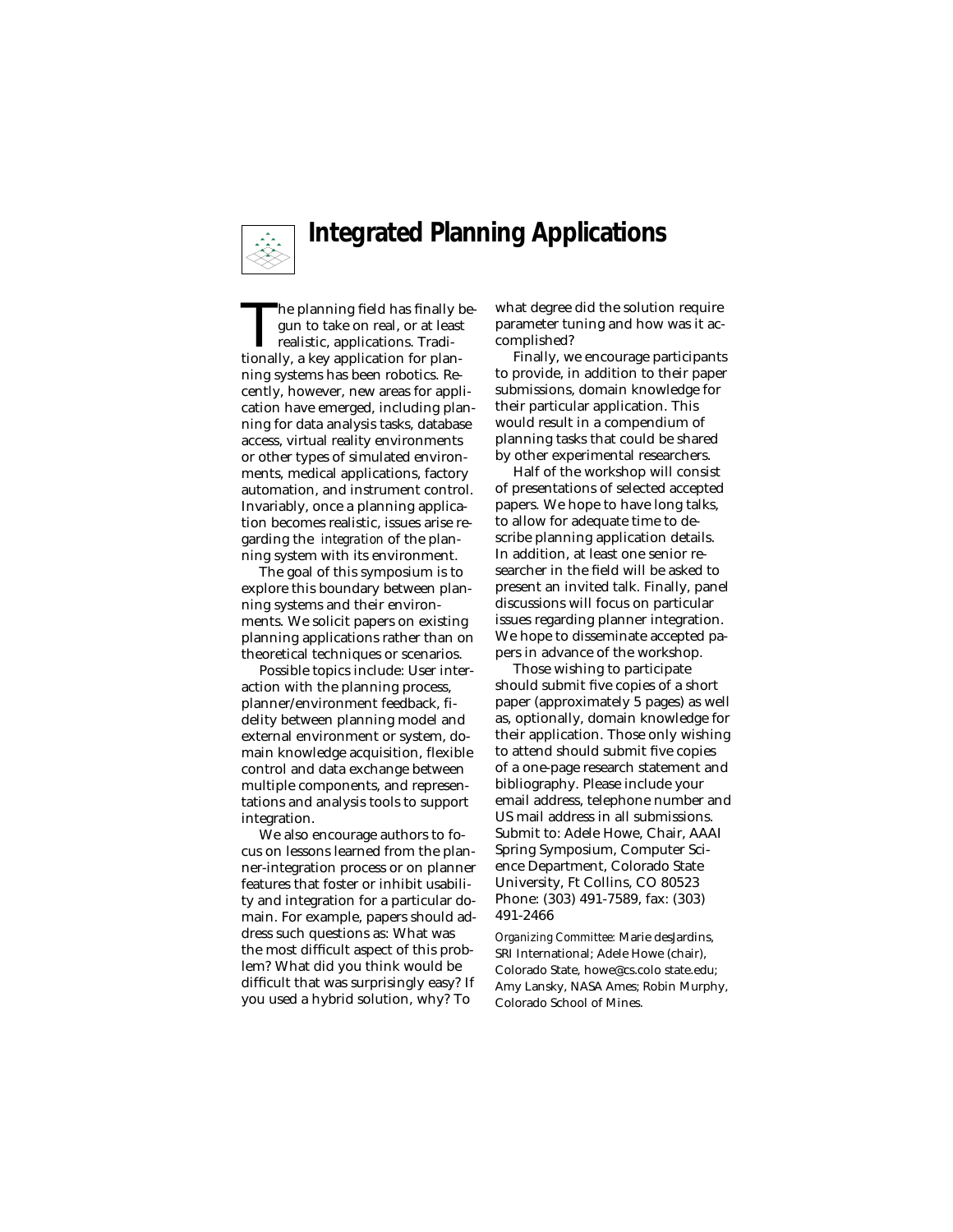

# **Interactive Story Systems: Plot and Character**

 $\sum_{\mathrm{sechrical, and \, artistic \, is}}$  isomorphical, and artistic is-<br>ing plot and character to create inte technical, and artistic issues involved in integrating plot and character to create interactive story systems—simulated dramatic situations in which human users actively participate. Relevant AI topics include: integrated agents; multi-agent communication and coordination; agent motivation, emotion, and believability; representation, construction, and interpretation of plot structure; natural language production and understanding; real-time perception, reasoning, and action; user interface; user modeling. We seek contributions that directly relate AI or artistic issues to interactive story systems.

Symposium sessions will be organized around alternative design concepts for different aspects of interactive story systems. The idea is *not* to argue that a particular concept is the correct one. The idea is to *assume* that a given concept is a good one and then discuss techniques, questions, issues, results related to that concept. For each concept, we will have a mix of speakers reporting related work and facilitators raising questions and issues for discussion. The actual set of design concepts addressed in the symposium will be based on the interests of the participants. Here are a few likely examples:

• *Good interactive stories emerge from:* (a) the autonomous behavior of characters; (b) the semi-autonomous behavior of characters constrained by an abstract plot structure; (c) real-time direction of agents by an expert story-master.

- *Characters act the way they do because:* (a) that's who they are; (b) that's the impression they are trying to create on the audience; (c) they follow a script.
- *Plot structures and characters are crafted by:* (a) professional authors; (b) a computer-based author; (c) the user.
- *Users participate at run-time as:* (a) characters in the story; (b) advisors to otherwise autonomous characters; (c) run-time story directors.
- *Users are guided by:* (a) advance instructions; (b) run-time guidance; (c) the natural course of events. Please submit 2-3 pages summariz-

ing your relevant research or artistic activities and highlighting your design concepts, such as those listed above. Include a mailing address, telephone number, fax number, and email address. We strongly prefer electronic submission of plain unformatted text to: joseph.bates@cs.cmu. edu. If this is impossible, send hard copy to:

Joseph Bates School of Computer Science, Carnegie Mellon University 5000 Forbes Avenue Pittsburgh, PA 15213 (telephone: 412-268-3725).

*Organizing Committee:* Joseph Bates, CMU, joseph.bates@cs.cmu.edu; Barbara Hayes-Roth, Stanford, bhr@ksl.stanford.edu; Pattie Maes, MIT, pattie@media.mit.edu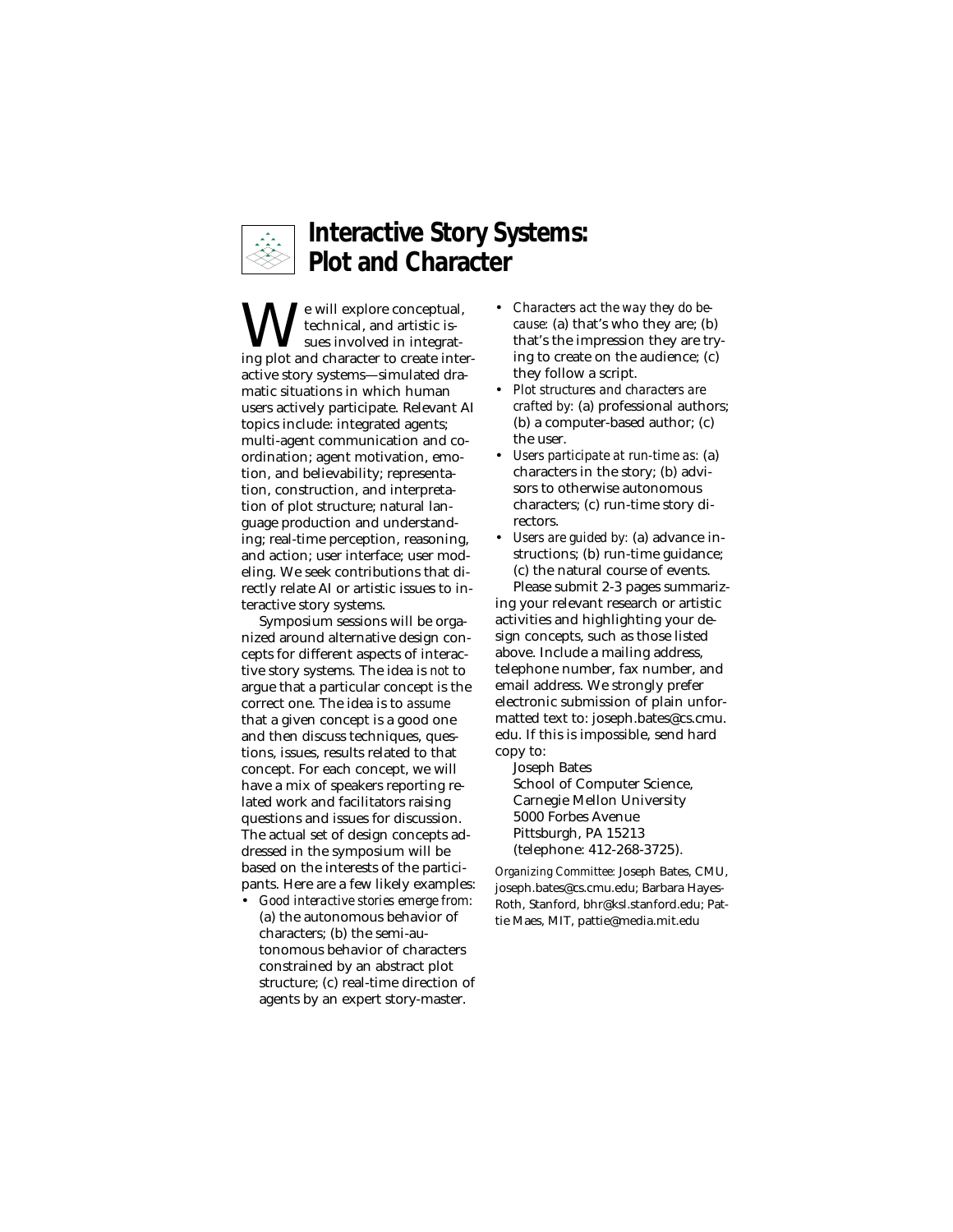

# **Lessons Learned from Implemented Software Architectures for Physical Agents**

The goal of this workshop is to<br>shed light into reasons for architectural decisions in build-<br>ing artificial agents. Many important shed light into reasons for architectural decisions in building artificial agents. Many important questions affect architectural decisions. For this symposium, we ask questions like the following only with respect to architectural decisions.

How should the agent arbitrate/coordinate/cooperate its behaviors and actions? How can human expertise be easily brought into an agent's decisions? How much internal representation of knowledge and skills is needed? How should the computational capabilities of an agent be divided, structured, and interconnected? What types of performance goals and metrics can realistically be used for agents operating in dynamic, uncertain, and even actively hostile environments? Why should we build agents that mimic anthropomorphic functionalities? What, if any, role can advanced simulation technology play in developing and verifying modules and/or systems? How can a given architecture support learning?

To allow for a more practical discussion of the issues, all submissions should focus on an agent or agents performing a specific task, such as keeping a house clean, maintaining the space station, or delivering parts on a factory floor. Be very specific about how your agent(s) organize(s) its knowledge and skills in order to perform this task and what mechanisms your agent(s) use(s) to invoke

the correct knowledge or skill at the appropriate time.

Potential attendees should submit either an extended abstract or a full paper, not to exceed 20 pages. We prefer original submissions. If you are sending a published paper, tell us where it appeared. E-mail submissions should be sent to: hexmoor@ cs.buffalo.edu. Alternatively, three paper copies of the paper should be sent to

Henry Hexmoor AAAI Spring Symposium 226 Bell Hall Dept of Computer Science SUNY at Buffalo Buffalo, NY 14260 Further information on this symposium may be found at: http:// tommy.jsc.nasa.gov/er/er6/mrl/sym-

posium.html

*Organizing Committee:* Ron Arkin, Georgia Tech; Peter Bonasso, MITRE; Henry Hexmoor (cochair), SUNY Buffalo, hexmoor@cs.buffalo.edu; David Kortenkamp (cochair), MITRE, korten@aio.jsc. nasa.gov; David Musliner, University of Maryland.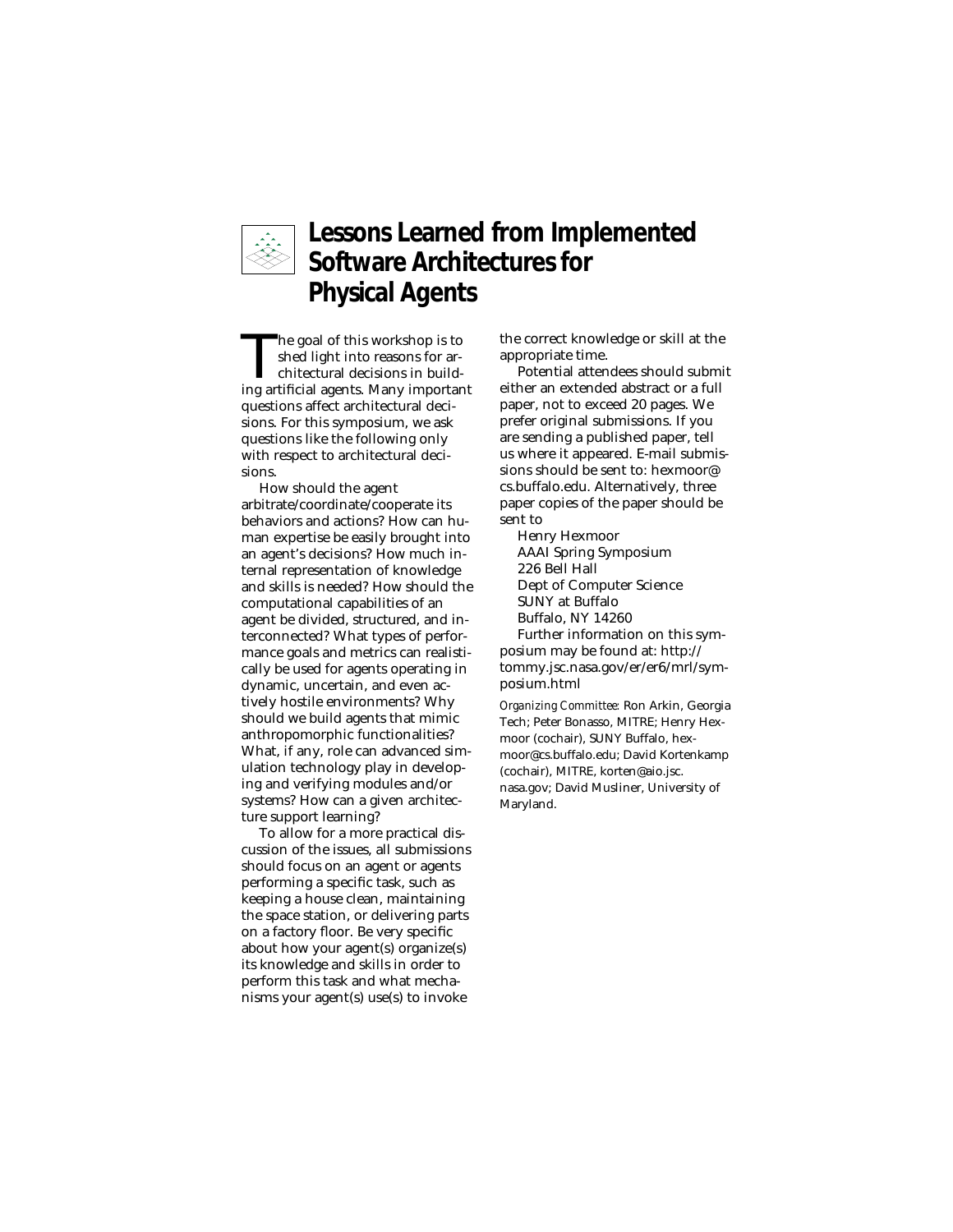

# **Representation and Acquisition of Lexical Knowledge: Polysemy, Ambiguity, and Generativity**

The lexicon is at the core of<br>many NL, IR, and KR syste<br>and thus can play a centra<br>role in determining the success o many NL, IR, and KR systems, and thus can play a central role in determining the success or failure of the endeavor. Nonetheless, points of sharp controversy have arisen concerning the most flexible and powerful way to represent the extensive variety of lexical information required to drive robust applications. We intend this symposium to provide a forum to discuss problematic issues of lexical representation, and ways to solve difficult and complex questions.

Despite the fact that the need for a common lexicon has been a recent research focus, there is no general agreement on a lexical representation that is both complete enough for specification of even basic syntactic environments, and flexible enough to handle the productivity and underspecification that are required for representing lexical semantics. The focus of the symposium will be on ways to determine the optimal representation for the lexical knowledge needed in flexible broad-coverage lexicons, as well as on the acquisition of that knowledge.

Relevant interest areas include: Natural language processing, information retrieval, knowledge representation, cognitive science, psychology, philosophy, and others. Those wishing to attend without presenting should submit a brief description of their research interests and opinions, and a list of relevant

publications.

The symposium will maintain a balance between theoretical and applications oriented papers. Authors should identify precisely how the paper is relevant to the topic, what specific problems are addressed, and a clear statement of what solutions are proposed. Well-grounded controversial positions are encouraged.

Authors should submit extended abstracts of up to 2000 words in 12 point font electronically to klavans@cs.columbia.edu with a hardcopy backup to:

Judith L. Klavans Department of Computer Science Columbia University 500 W 120th Street New York, NY 10027, USA Phone: 212-939-7120 Fax: 212-666-0140.

*Organizing Committee:* Bran Boguraev, Apple Computer; Judith Klavans (chair), Columbia University, klavans@cs. columbia.edu; Lori Levin, Carnegie Mellon University; James Pustejovsky, Brandeis University.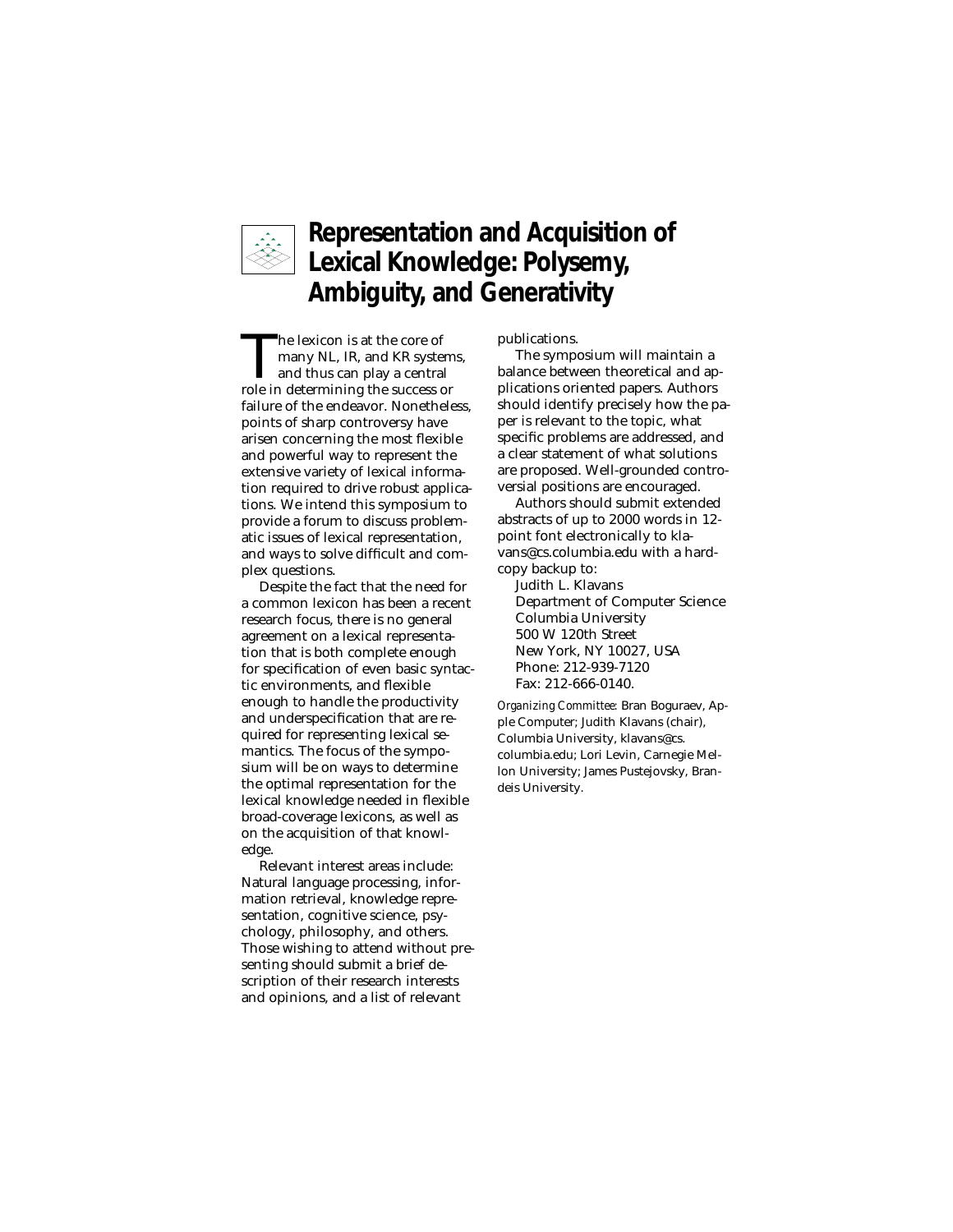

#### **Representing Mental States and Mechanisms**

The ability to reason about mental states and cognitive mechanisms facilitates performance at a variety of tasks. The nurnose of this tal states and cognitive mechanisms facilitates performance at a variety of tasks. The purpose of this symposium is to enhance our ability to construct programs that employ common-sense knowledge of the mental world in an explicit representational format that can be shared across domains and systems. Such knowledge can, for example, assist story-understanding programs to understand characters that learn, forget, pay attention, make a decision, and change their mind.

The need to represent knowledge of mental activity transcends usual disciplinary boundaries to include most reasoning tasks where systems interact with users, coordinate behaviors with autonomous agents, or consider their own beliefs and limitations. For example, distributed problem-solving agents can use knowledge of mental phenomena to predict and explain the behavior of cooperating agents.

In machine learning, a system's knowledge of its own mental states, capacities and mechanisms crucially determines the reliability with which it can diagnose and repair reasoning failures. The focus of the symposium, however, is on representation of the mental world and the sharing/reuse of such representations, rather than the applications that such representations support.

Important questions to consider: *• Sharability:* What tools/techniques can facilitate the sharing of representations among researchers?

*• Reuse:* What portions of the representation can be transferred across

reasoning tasks?

*• Architecture:* How can functional models of reasoning-components be represented explicitly?

*• Logical form:* What statements can be logically asserted about the self and its beliefs? What benefits arise from such representations?

*• Applications:* How can knowledge of mental phenomena be used in tasks ranging from student instruction to intelligent interface control?

*• Introspection:* What must an intelligent system know about its own mental states and processes?

The symposium will consist of invited talks, individual presentations, and group discussion. "Key position" papers describing possible topics for submitted papers will be available at the following network address. Please monitor the web for additional information: ftp://ftp.cc.gatech.edu/pub/ ai/symposia/aaai-spring-95/home\_ page.html. If you wish to present, submit up to 12 pages (12-point, 1 in. margins). Others interested in attending should submit a research abstract or position paper (3-pp. max). Financial assistance is available for student participation. Submit 1 postscript copy to freed@picasso.arc.nasa.gov or 4 hard copies to Michael Freed, MS 262-2 NASA ARC, Moffett Field, CA, 94035.

*Organizing Committee:* Gregg Collins, Northwestern.; Michael Cox (cochair), Georgia Tech, cox@cc.gatech. edu; Michael Freed (cochair), NASA Ames, freed@picasso.arc.nasa.gov; Bruce Krulwich, Andersen Consulting, CSTaR; Cindy Mason, NASA Ames; John Mc-Carthy, Stanford; John Self, Lancaster U.